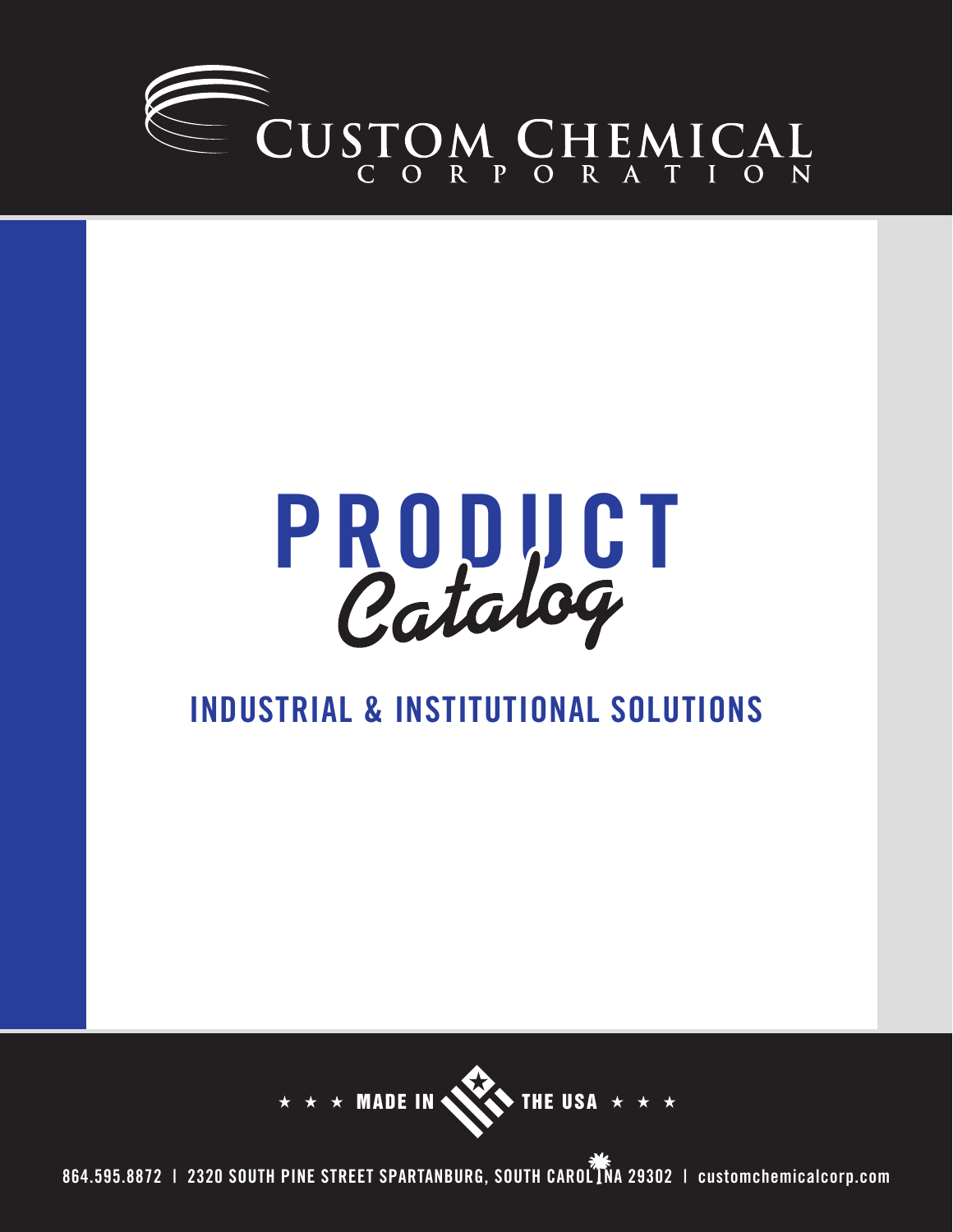## **INDUSTRIAL**

#### **DEGREASERS**

| <b>ITEM NO.</b> | <b>PRODUCT NAME</b>                                | <b>DESCRIPTION</b>                                                                                                                                                              | <b>AVAILABLE SIZE WEIGHT</b>                              |                                                               |
|-----------------|----------------------------------------------------|---------------------------------------------------------------------------------------------------------------------------------------------------------------------------------|-----------------------------------------------------------|---------------------------------------------------------------|
| 800             | <b>ORANGE ALL</b>                                  | High flash parts washer solvent.                                                                                                                                                | <b>55 GAL</b><br><b>30 GAL</b><br>5 GAL                   | 385 lbs<br><b>210 lbs</b><br><b>38 lbs</b>                    |
| 801             | <b>CITRY-SOY-ALL</b>                               | Soy and delimonene blend for heavy-duty degreasing.                                                                                                                             | <b>55 GAL</b><br><b>30 GAL</b><br>5 GAL                   | 385 lbs<br><b>210 lbs</b><br><b>38 lbs</b>                    |
| 802             | <b>ACTION</b>                                      | <b>Concentrated Non-butyl degreaser.</b>                                                                                                                                        | <b>55 GAL</b><br><b>30 GAL</b><br>5 GAL                   | <b>460 lbs</b><br><b>250 lbs</b><br>42 lbs                    |
| 803             | <b>PRO-LIFT</b>                                    | $(4)$ 1 GAL Case<br>Highly concentrated water based delimonene degreaser/adhesive<br>remover.                                                                                   | 1 GAL<br><b>55 GAL</b><br><b>30 GAL</b><br>5 GAL          | <b>35 lbs</b><br>385 lbs<br><b>210 lbs</b><br><b>38 lbs</b>   |
| 804             | <b>DH-LIMONENE</b>                                 | Powerful butyl degreaser with 5% delimonene.<br>$(4)$ 1 GAL Case                                                                                                                | <b>55 GAL</b><br><b>30 GAL</b><br>5 GAL<br>1 GAL          | <b>460 lbs</b><br><b>250 lbs</b><br>42 lbs<br><b>35 lbs</b>   |
| 805             | <b>RAPID SOLVE</b>                                 | 100% solvent based cleaner and degreaser for use in the printing<br>and textile industry.                                                                                       | <b>55 GAL</b><br>5 GAL                                    | <b>360 lbs</b><br>42 lbs                                      |
| 806             | <b>LIQUI-LIFT</b>                                  | Floating degreaser for use in septic tanks and sewage lift stations.<br>Will dissolve floating material and prevent system stop-ups.                                            | <b>55 GAL</b><br><b>30 GAL</b><br>5 GAL                   | <b>460 lbs</b><br><b>250 lbs</b><br>42 lbs                    |
| 100             | <b>GREEN GATOR</b><br><b>The Grease Eliminator</b> | Most powerful water base degreaser. 20% Active.                                                                                                                                 | <b>55 GAL</b><br><b>30 GAL</b><br>5 GAL                   | <b>480 lbs</b><br><b>250 lbs</b><br>46 lbs                    |
| 807             | <b>GREEN GATOR</b><br>Magnum                       | $(4)$ 1 GAL Case<br>Contains additional surfactants, solvents & delinonene.<br>$(4)$ 1 GAL Case<br>(12) 23 0Z Case                                                              | 1 GAL<br><b>55 GAL</b><br><b>30 GAL</b><br>5 GAL<br>1 GAL | 9 lbs<br><b>460 lbs</b><br><b>250 lbs</b><br>42 lbs<br>35 lbs |
| 808             | <b>POWDERED PARTS WASH</b>                         | Industrial detergent. For use with industrial parts washer equipment.                                                                                                           | 40 lb PAIL<br>400 lb DRUM                                 |                                                               |
| 809             | <b>RELEASE</b>                                     | Soy and delimonene based cleaner and degreaser that can be<br>used to clean tar and asphault from equipment and as a coating to<br>prevent asphault from sticking to equipment. | <b>55 GAL</b><br><b>30 GAL</b><br>5 GAL                   | <b>460 lbs</b><br><b>250 lbs</b><br>42 lbs                    |
| 810             | 3-PINE                                             | Triple powder blend with the addition of surfactants and pine oil.<br>Great for floor cleaning, degreasing and deodorizing.                                                     | 40 lb PAIL<br>400 lb DRUM                                 |                                                               |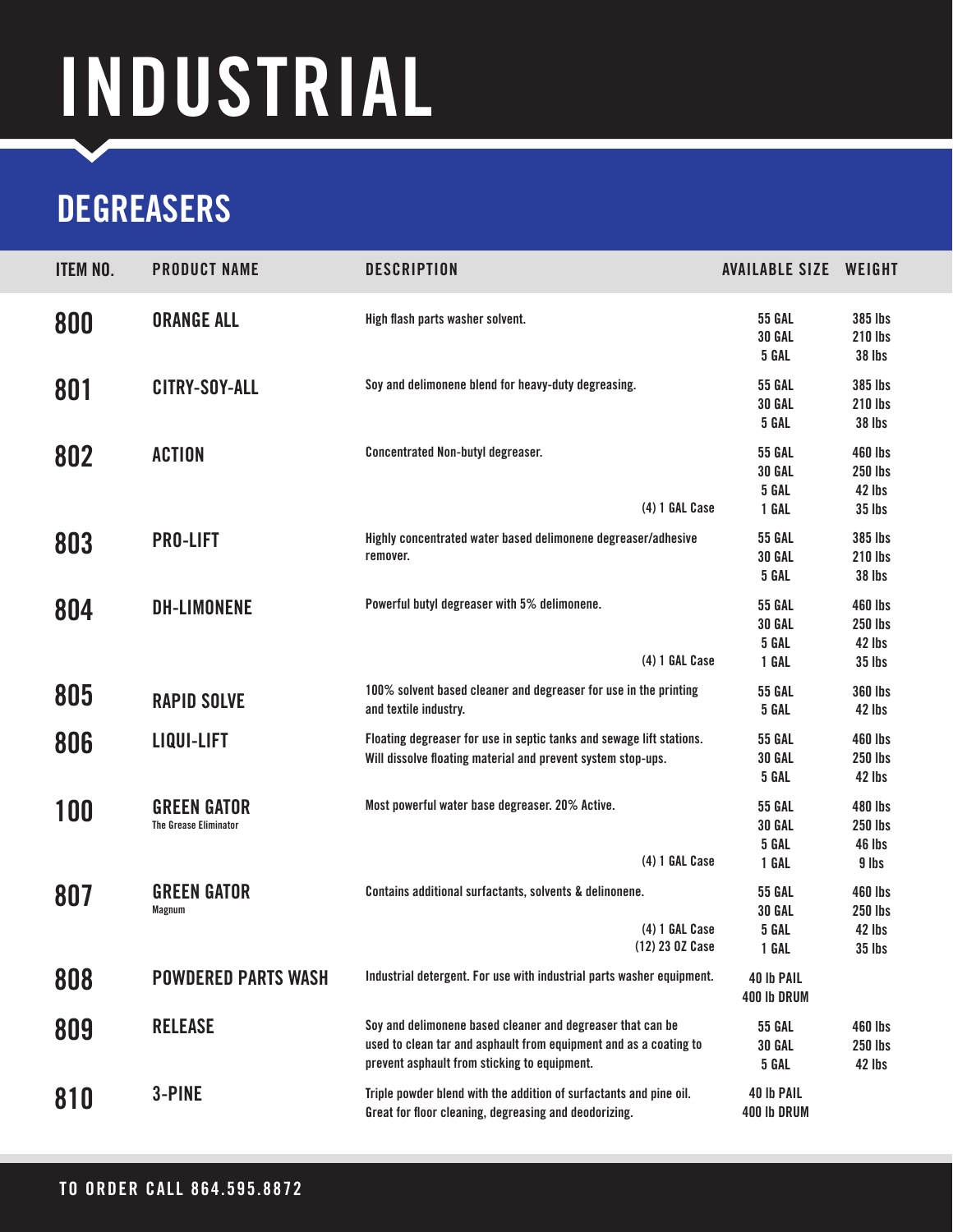### **floor care**

| <b>ITEM NO.</b> | <b>PRODUCT NAME</b> | <b>DESCRIPTION</b>                                                                                                                                                            | <b>AVAILABLE SIZE WEIGHT</b>                                |                                                                         |
|-----------------|---------------------|-------------------------------------------------------------------------------------------------------------------------------------------------------------------------------|-------------------------------------------------------------|-------------------------------------------------------------------------|
| 811             | <b>MEGA-SHINE</b>   | Optically enhanced high solids floor finish. For burnishing up to 4<br>times per week. Best for high traffic areas, all types of flooring. 25%<br>solids.<br>2-2-1/2 GAL Case | <b>55 GAL</b><br><b>30 GAL</b><br>2.5 GAL                   | <b>460 lbs</b><br><b>250 lbs</b><br>42 lbs                              |
| 812             | <b>ULTRA-HS</b>     | High solids ultra compatible floor finish. For burnishing up to 4 times<br>per week. 25% solids.<br>2-2-1/2 GAL Case<br>4/1 GAL Case                                          | 1 GAL<br><b>55 GAL</b><br><b>30 GAL</b><br>2.5 GAL<br>1 GAL | $35$ lbs<br><b>460 lbs</b><br><b>250 lbs</b><br>42 lbs<br>35 lbs        |
| 1513            | <b>VIVID</b>        | For burnishing up to 4 times per week. Use on all types of flooring.<br>22% solids.                                                                                           | <b>55 GAL</b><br><b>30 GAL</b><br><b>5 GAL</b>              | <b>460 lbs</b><br><b>250 lbs</b><br>42 lbs                              |
| 814             | <b>GLISTEN</b>      | 2-2-1/2 GAL Case<br>Excellent gloss without buffing. For finishing all types of flooring.<br>Good durability and scuff resistance. 20% solids.                                | 1 GAL<br><b>55 GAL</b><br><b>30 GAL</b><br>2.5 GAL          | 35 lbs<br><b>460 lbs</b><br><b>250 lbs</b><br>42 lbs                    |
| 815             | <b>QUICK STRIP</b>  | High performance floor finish remover. For stripping all waterbased<br>finishes and sealers from all surfaces.                                                                | 1 GAL<br><b>55 GAL</b><br><b>30 GAL</b><br>2.5 GAL          | <b>35 lbs</b><br><b>460 lbs</b><br><b>250 lbs</b><br>42 lbs             |
| 816             | <b>TERMINATOR</b>   | The most powerful floor finish stripper on the planet.                                                                                                                        | 1 GAL<br><b>55 GAL</b><br><b>30 GAL</b><br>2.5 GAL          | <b>35 lbs</b><br><b>460 lbs</b><br><b>250 lbs</b><br>42 lbs             |
| 1503            | <b>NEUTRA-CLEAN</b> | The most powerful floor finish stripper on the planet.                                                                                                                        | 1 GAL<br><b>55 GAL</b><br><b>30 GAL</b><br>2.5 GAL<br>1 GAL | <b>35 lbs</b><br><b>460 lbs</b><br><b>250 lbs</b><br>42 lbs<br>$35$ lbs |

**We carry a full line of buffing pads and other floor care items. Just ask your sales rep!**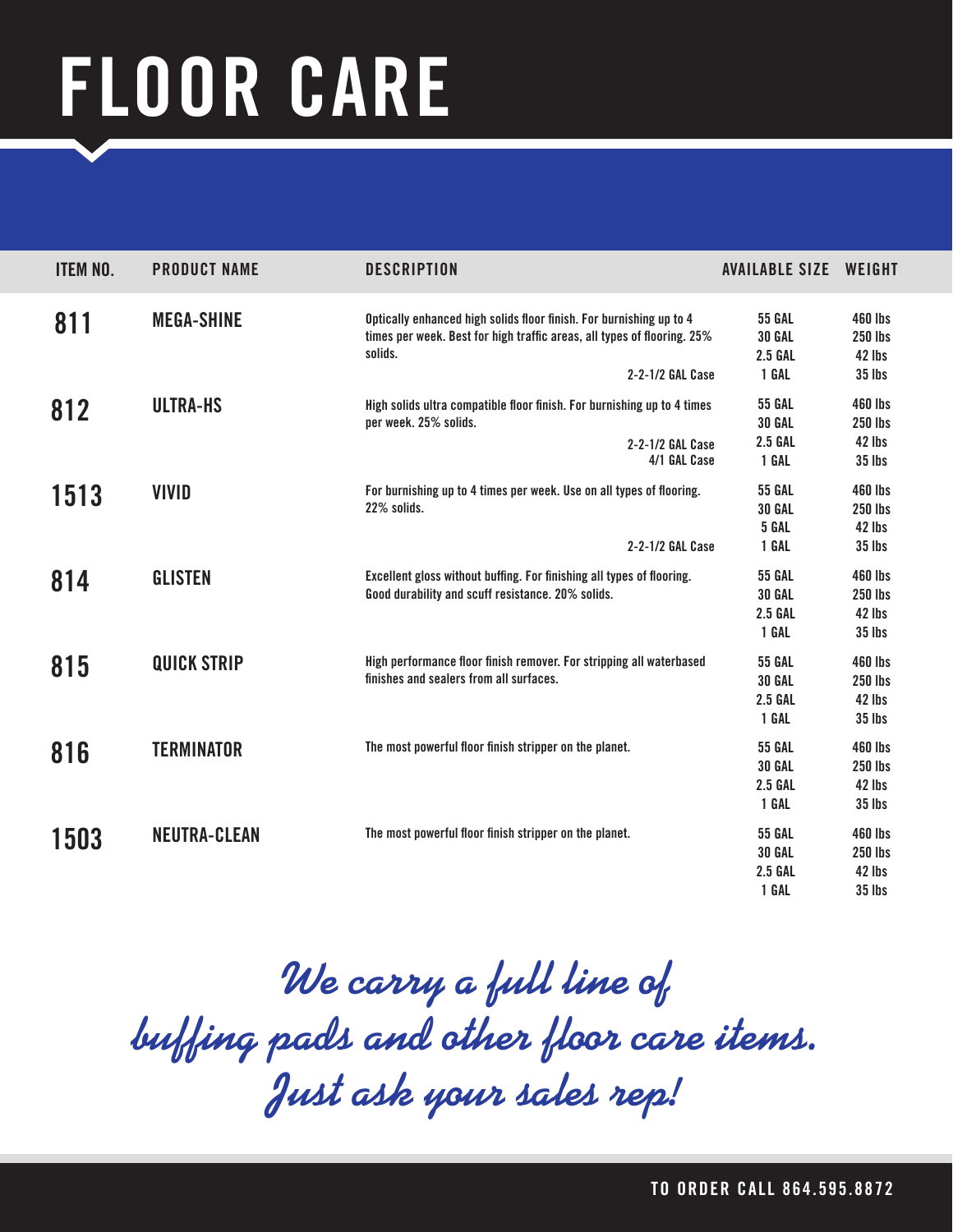## **kitchen**

#### **Dish soap & drain maintainer**

| <b>ITEM NO.</b> | <b>PRODUCT NAME</b>  | <b>DESCRIPTION</b>                                                                       | <b>AVAILABLE SIZE</b>   | WEIGHT             |
|-----------------|----------------------|------------------------------------------------------------------------------------------|-------------------------|--------------------|
| 686             | <b>LEMON DISH</b>    | High foaming manual dish was detergent. Lemon scented.<br>$(4)$ 1 GAL Case               | <b>2.5 GAL</b><br>1 GAL | 42 lbs<br>$35$ lbs |
| 2201            | <b>HI-TEMP DT</b>    | Hi temperature dish detergent. For use with automatic dish machines.<br>$(4)$ 1 GAL Case | <b>2.5 GAL</b><br>1 GAL | 42 lbs<br>$35$ lbs |
| 505             | <b>DH-LIMONENE</b>   | Citrus-based drain maintainer.<br>$(4)$ 1 GAL Case                                       | 2.5 GAL<br>1 GAL        | 42 lbs<br>$35$ lbs |
| 1220            | <b>DRAIN-BLASTER</b> | Free flowing powder containing aluminum aggregate to speed<br>drain cleaning.            | 45 lb Pail<br>4 lb Tub  |                    |

### **Personal care**

#### **Hand soap**

| <b>ITEM NO.</b> | <b>PRODUCT NAME</b>                              | <b>DESCRIPTION</b>                                                                  |                  | <b>AVAILABLE SIZE</b>                              | WEIGHT                                                 |
|-----------------|--------------------------------------------------|-------------------------------------------------------------------------------------|------------------|----------------------------------------------------|--------------------------------------------------------|
| 102             | <b>PEARLIZED HAND SOAP</b><br>Antimicrobial      | Mild, gentle on skin. Use as a refill or with gallon hand pumps.<br>Mild fragrance. | $(4)$ 1 GAL Case | <b>55 GAL</b><br><b>30 GAL</b><br>2.5 GAL<br>1 GAL | 460 lbs<br><b>250 lbs</b><br>42 lbs<br>$35$ lbs        |
| 111             | <b>PINK PEARLIZED HAND SOAP</b><br>Antimicrobial | Mild, concentrated lotionized hand soap. Fresh fragrance.                           | $(4)$ 1 GAL Case | <b>55 GAL</b><br><b>30 GAL</b><br>2.5 GAL<br>1 GAL | <b>460 lbs</b><br><b>250 lbs</b><br>42 lbs<br>$35$ lbs |
| 2300            | <b>INSTANT HAND SANITIZER</b>                    | Jelled, alcohol based hand sanitizer with Aloe.                                     | $(4)$ 1 GAL Case | GAL                                                | $35$ lbs                                               |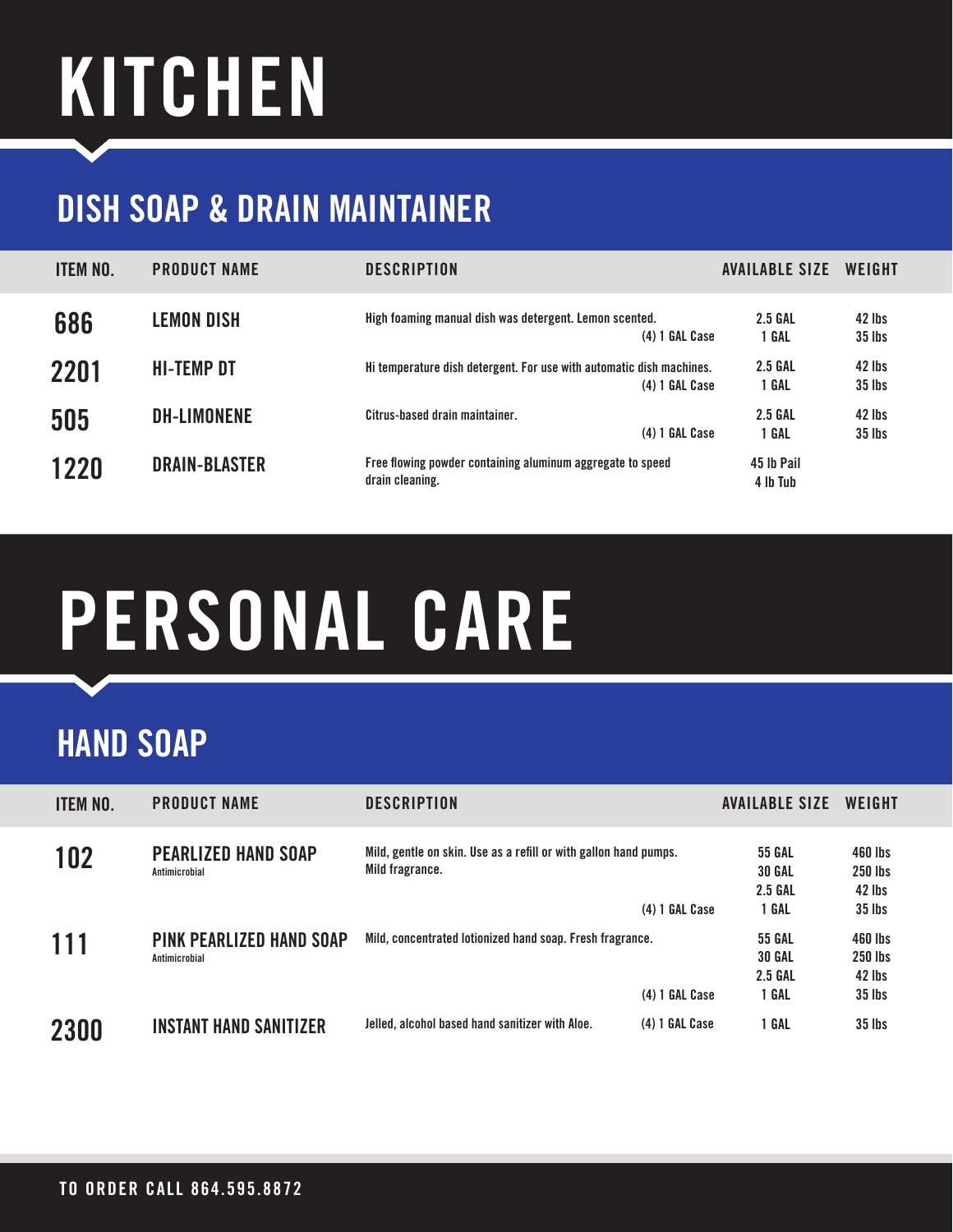### **Personal care**

#### **HAND CLEANER**

| <b>ITEM NO.</b> | <b>PRODUCT NAME</b>            | <b>DESCRIPTION</b>                                                  | <b>AVAILABLE SIZE WEIGHT</b> |          |
|-----------------|--------------------------------|---------------------------------------------------------------------|------------------------------|----------|
| <b>112</b>      | <b>RUB-OUT</b>                 | Water or waterless heavy duty hand cleaner. Citrus based with grit. | $2.5$ GAL                    | 42 lbs   |
|                 | <b>Heavy Duty Hand Cleaner</b> | $(4)$ 1 GAL Case                                                    | GAL                          | $35$ lbs |

#### **Shampoo & conditioner**

| <b>ITEM NO.</b> | <b>PRODUCT NAME</b>                                                | <b>DESCRIPTION</b>                                                                                                                             | <b>AVAILABLE SIZE</b>                              | WEIGHT                                          |
|-----------------|--------------------------------------------------------------------|------------------------------------------------------------------------------------------------------------------------------------------------|----------------------------------------------------|-------------------------------------------------|
| 2400            | <b>SPA NATURAL</b><br><b>HAIR &amp; BODY SOAP</b><br>Antimicrobial | Dense, creamy lather. Quickly removes soils and grease from skin<br>and hair without irritation. Pleasant clean fragrance.<br>$(4)$ 1 GAL Case | <b>55 GAL</b><br><b>30 GAL</b><br>2.5 GAL<br>I GAL | 460 lbs<br><b>250 lbs</b><br>42 lbs<br>$35$ lbs |
| 2500            | <b>REJUVENATE</b>                                                  | White, lotionized hair conditioner. Pleasant fresh fragrance.<br>$(4)$ 1 GAL Case                                                              | <b>2.5 GAL</b><br>  GAL                            | 42 lbs<br>$35$ lbs                              |

#### **Pet spa shampoo for the professional groomer**

| <b>ITEM NO.</b> | <b>PRODUCT NAME</b>                               | <b>DESCRIPTION</b>                                                                                                                      |                  | <b>AVAILABLE SIZE</b> | WEIGHT             |
|-----------------|---------------------------------------------------|-----------------------------------------------------------------------------------------------------------------------------------------|------------------|-----------------------|--------------------|
|                 | ALL PURPOSE SHAMPOO                               | Soothing, non-irritating cleanser helps coat and<br>skin retain moisture.                                                               | $(4)$ 1 GAL Case | 5 GAL<br>1 GAL        | 45 lbs<br>$35$ lbs |
|                 | <b>CITRUS SHAMPOO</b>                             | Soothing, non-irritating cleanser helps coat and<br>skin retain moisture. Removes grease and oil.                                       | $(4)$ 1 GAL Case | 5 GAL<br>1 GAL        | 45 lbs<br>$35$ lbs |
|                 | <b>OATMEAL SHAMPOO</b>                            | Soothing, non-irritating cleanser helps coat and<br>skin retain moisture. Contains real oatmeal<br>protein to soften the skin and coat. | $(4)$ 1 GAL Case | 5 GAL<br>1 GAL        | 45 lbs<br>$35$ lbs |
|                 | <b>COAT CONDITIONER</b><br><b>For Final Rinse</b> | Contains natural ingredients to soften and<br>moisturize the skin and coat.                                                             | $(4)$ 1 GAL Case | 5 GAL<br>1 GAL        | 45 lbs<br>$35$ lbs |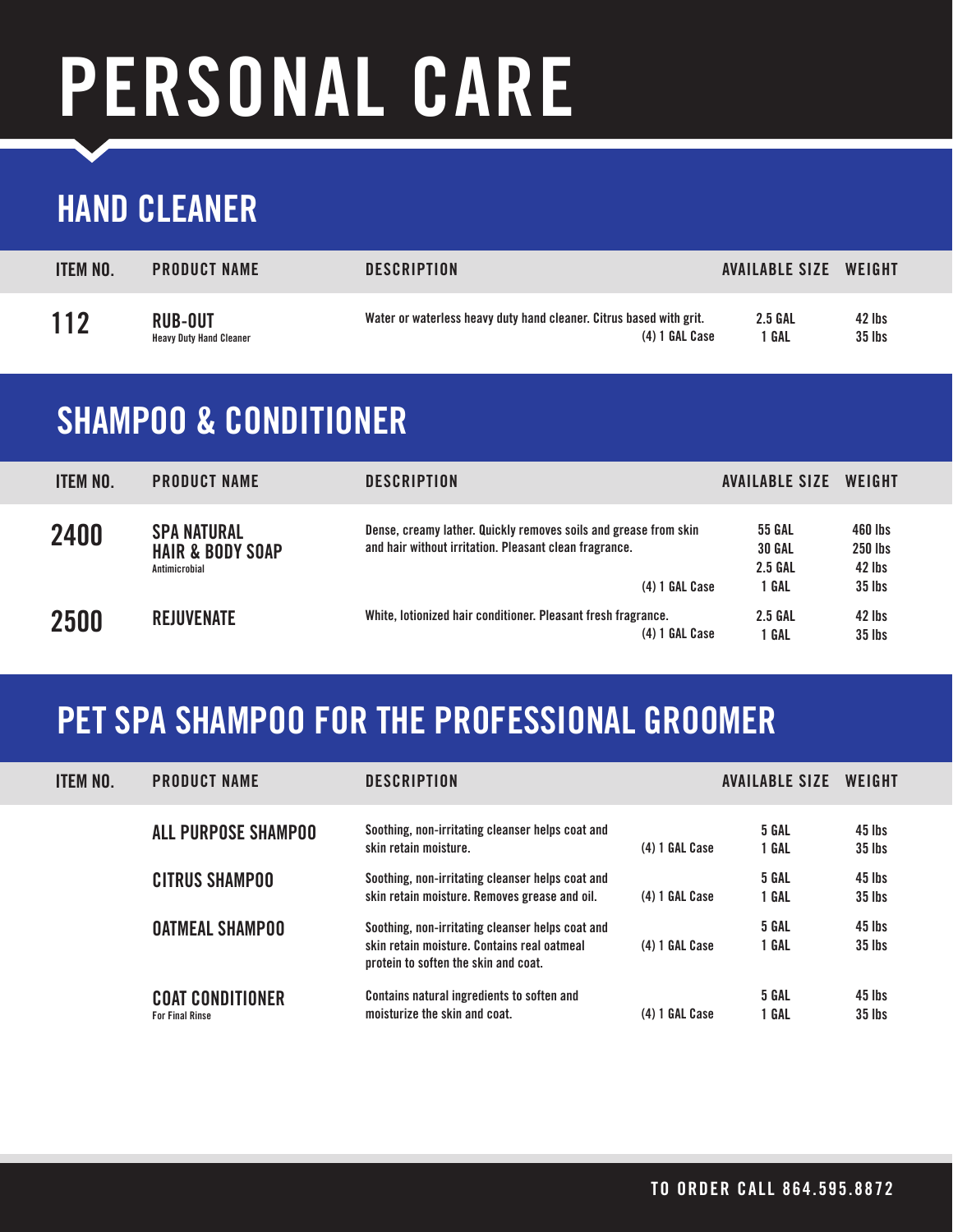### **Metal working**

#### **metal working solutions**

| <b>ITEM NO.</b> | <b>PRODUCT NAME</b>                           | <b>DESCRIPTION</b>                                                                                                                        |              | <b>AVAILABLE SIZE</b>                                  | <b>WEIGHT</b>                                               |
|-----------------|-----------------------------------------------|-------------------------------------------------------------------------------------------------------------------------------------------|--------------|--------------------------------------------------------|-------------------------------------------------------------|
| 469             | <b>METAL BRITE</b>                            | Acid cleaner for cleaning and polishing aluminum, chrome and<br>other metals. Will remove rust instantly.                                 | 4/1 GAL Case | <b>55 GAL</b><br><b>30 GAL</b><br>2.5 GAL<br>1 GAL     | <b>460 lbs</b><br><b>250 lbs</b><br>42 lbs<br>35 lbs        |
| 2700            | ELIM-N-8                                      | Removes rust the safe way! An amazing rust remover that will<br>remove rust from all types of metals that contain iron.                   | 4/1 GAL Case | <b>55 GAL</b><br><b>30 GAL</b><br>2.5 GAL<br>1 GAL     | <b>460 lbs</b><br><b>250 lbs</b><br>42 lbs<br>35 lbs        |
| 10301           | <b>MULTI-PURPOSE 801</b>                      | A soy based multi-purpose lubricant, penetrant and rust inhibitor.<br>Non-flammable and non-allergenic.                                   | 4/1 GAL Case | <b>55 GAL</b><br><b>30 GAL</b><br>2.5 GAL<br>1 GAL     | <b>460 lbs</b><br><b>250 lbs</b><br>42 lbs<br>35 lbs        |
| 100             | <b>GREEN GATOR</b>                            | Strong water based degreaser.                                                                                                             | 4/1 GAL Case | <b>55 GAL</b><br><b>30 GAL</b><br>2.5 GAL<br>1 GAL     | <b>460 lbs</b><br>250 lbs<br>42 lbs<br>35 lbs               |
| 810             | <b>IN-HIB 224</b>                             | The latest in anti-rust technology. Water based and dillutable.                                                                           | 4/1 GAL Case | <b>55 GAL</b><br><b>30 GAL</b><br>2.5 GAL<br>1 GAL     | <b>460 lbs</b><br><b>250 lbs</b><br>42 lbs<br><b>35 lbs</b> |
| 905             | 71270                                         | Powdered detergent parts washer concentrate.                                                                                              |              | <b>40# PAIL</b><br><b>100# DRUM</b><br><b>400#DRUM</b> | 40 lbs<br><b>100 lbs</b><br><b>400 lbs</b>                  |
| 2182            | <b>STAIN-LESS</b>                             | Stain-less is an oil/citrus based stainless steel<br>cleaner and polish.                                                                  | 4/1 GAL Case | <b>55 GAL</b><br><b>30 GAL</b><br>2.5 GAL<br>1 GAL     | <b>460 lbs</b><br><b>250 lbs</b><br>42 lbs<br>35 lbs        |
| 906             | $HD-22$                                       | Heavy duty solvent based degreaser.                                                                                                       | 4/1 GAL Case | <b>55 GAL</b><br><b>30 GAL</b><br>2.5 GAL<br>1 GAL     | <b>460 lbs</b><br><b>250 lbs</b><br>42 lbs<br>35 lbs        |
| 900             | <b>SYNTHETIC CUTTING FLUID</b>                | Clear green concentrate that forms a water-clear solution.<br>Leaves rust inhibitor film, has excellent wetting and rancidity<br>control. | 4/1 GAL Case | <b>55 GAL</b><br><b>30 GAL</b><br>2.5 GAL<br>1 GAL     | <b>460 lbs</b><br><b>250 lbs</b><br>42 lbs<br>35 lbs        |
| 901             | <b>SEMI-SYNTHETIC</b><br><b>CUTTING FLUID</b> | Translucent concentrate that forms a semi-translucent<br>micro-emulsion. Lubricates and cools.                                            | 4/1 GAL Case | <b>55 GAL</b><br><b>30 GAL</b><br>2.5 GAL<br>1 GAL     | <b>460 lbs</b><br><b>250 lbs</b><br>42 lbs<br>35 lbs        |
| 902             | <b>SOLUBLE OIL</b><br><b>CUTTING FLUID</b>    | Contains mineral oil and additives and is dillutable with water for<br>a macro-emulsion that is opaque and white in appearance.           | 4/1 GAL Case | <b>55 GAL</b><br><b>30 GAL</b><br>2.5 GAL<br>1 GAL     | <b>460 lbs</b><br><b>250 lbs</b><br>42 lbs<br>35 lbs        |
| 904             | <b>NON-SILCONE DEFOAMER</b>                   | Highly concentrated organic defoamer for use with oil or water<br>based cutting fluids                                                    | 4/1 GAL Case | <b>55 GAL</b><br><b>30 GAL</b><br>2.5 GAL<br>1 GAL     | <b>460 lbs</b><br><b>250 lbs</b><br>42 lbs<br>35 lbs        |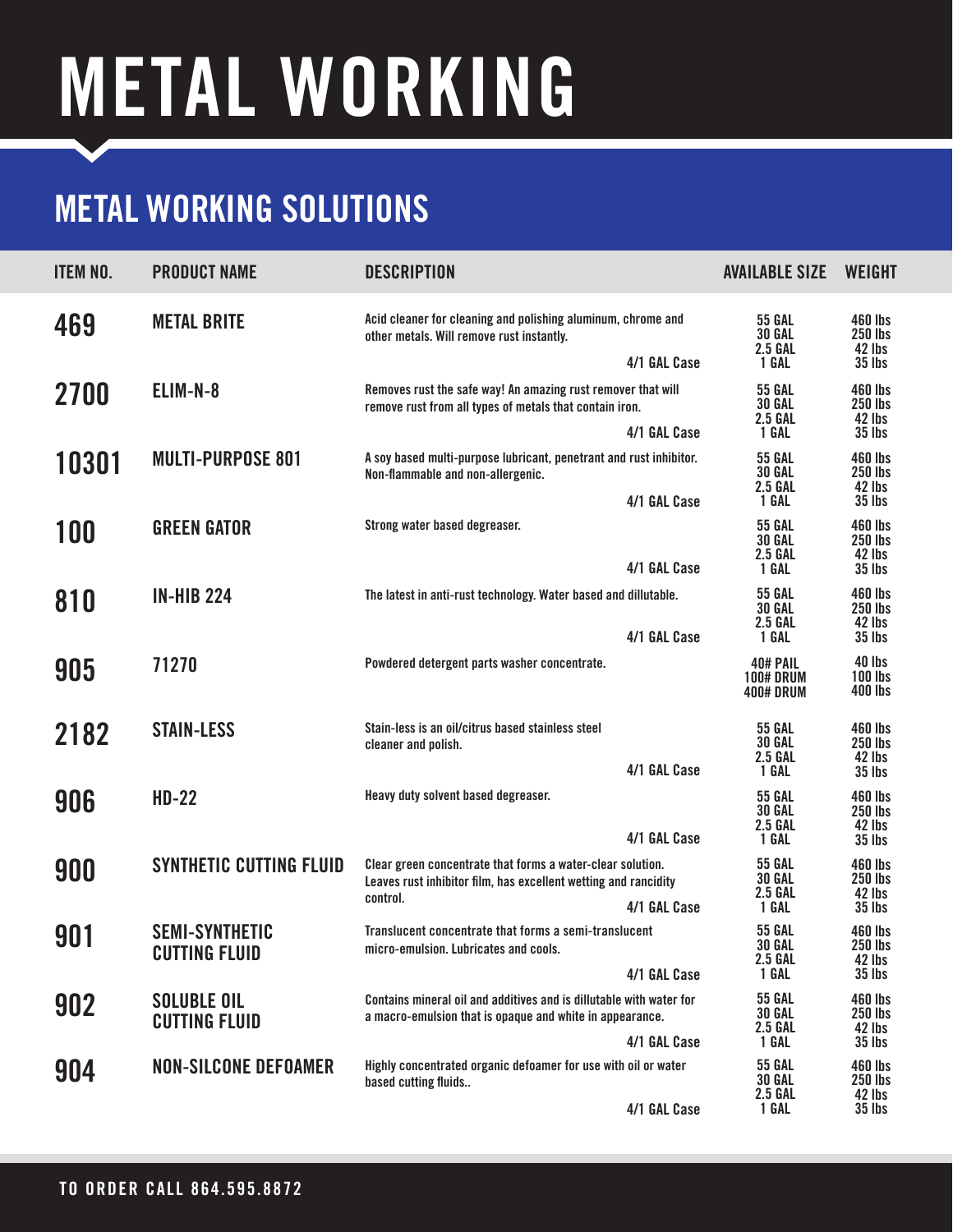### **transport solutions**

#### **automatic & self serve car wash**

| <b>ITEM NO.</b> | <b>PRODUCT NAME</b>                                          | <b>DESCRIPTION</b>                                                                                                                                                                                                                                              | <b>AVAILABLE SIZE WEIGHT</b>                       |                                                      |
|-----------------|--------------------------------------------------------------|-----------------------------------------------------------------------------------------------------------------------------------------------------------------------------------------------------------------------------------------------------------------|----------------------------------------------------|------------------------------------------------------|
| 412             | <b>SUPER SOAP</b><br>Available in winter. No freeze Formula. | Highly concentrated, economical foaming detergent for use in<br>automatic and self serve car wash systems.<br>$(4)$ 1 GAL Case                                                                                                                                  | <b>55 GAL</b><br><b>30 GAL</b><br>2.5 GAL<br>1 GAL | <b>460 lbs</b><br><b>250 lbs</b><br>42 lbs<br>33 lbs |
| 502             | <b>ULTRA-FOAM</b><br>Available in winter. No freeze Formula. | High foaming detergent formulated for fully automatic tunnel<br>washes and foaming brush applications. Provides excellent lubricity<br>for friction washes. Available in Pink, Red or Blue with Bubble Gum,<br>Cherry or Vanilla fragrance.<br>$(4)$ 1 GAL Case | <b>55 GAL</b><br><b>30 GAL</b><br><b>5 GAL</b>     | 477 lbs<br><b>250 lbs</b><br>45 lbs                  |
| 501             | <b>SUPER-WASH</b>                                            | Our highest concentrated foaming detergent. Will produce full,<br>structured, lubricious foam at very high dilution ratios. Available in<br>Pink, Red or Blue with Bubble Gum, Cherry or Vanilla fragrance.                                                     | <b>55 GAL</b><br><b>30 GAL</b><br><b>5 GAL</b>     | 477 lbs<br><b>250 lbs</b><br>45 lbs                  |
| 452             | <b>1ST STEP TOUCHLESS</b>                                    | Highly concentrated detergent designed for "Touchless" car wash<br>systems. Low pH 4.5.<br><b>Cationic Charge</b>                                                                                                                                               | <b>55 GAL</b><br><b>30 GAL</b><br>5 GAL            | 477 lbs<br><b>250 lbs</b><br>45 lbs                  |
| 453             | <b>2ND STEP TOUCHLESS</b>                                    | Highly concentrated detergent designed for "Touchless" car wash<br>systems. High pH 11.5.<br><b>Cationic Charge</b>                                                                                                                                             | <b>55 GAL</b><br><b>30 GAL</b><br>5 GAL            | 477 lbs<br><b>250 lbs</b><br>45 lbs                  |
| 413             | <b>TURBO-FOAM SHINE</b><br><b>ENHANCER</b>                   | The most concentrated, shine enhancing product available.<br>Formulated using cationic surfactants and foam boosters that<br>impart a lasting shine that protects painted surfaces.                                                                             | <b>30 GAL</b><br><b>5 GAL</b>                      | <b>250 lbs</b><br>45 lbs                             |
| 414             | QUICK WAX<br><b>LIQUID WAX CONCENTRATE</b>                   | Highly concentrated, restores automobile finishes to their original<br>appearance and aids in the final rinsing of vehicles.                                                                                                                                    | <b>30 GAL</b><br>5 GAL                             | <b>250 lbs</b><br>45 lbs                             |
|                 | <b>CHERRY RINSE AID</b>                                      | Highly concentrated polar rinsing aid that speeds drying and<br>enhances shine.                                                                                                                                                                                 | <b>5 GAL</b><br>2.5 GAL                            | 42 lbs                                               |
| 460             | <b>BUGG-OFF</b>                                              | Concentrated, citrus base bug and insect remover. Penetrates and<br>liquefies. Safe for all surfaces.                                                                                                                                                           | <b>55 GAL</b><br><b>30 GAL</b><br>5 GAL            | 477 lbs<br><b>250 lbs</b><br>46 lbs                  |
| 503             | <b>PRE-SOAK 1000</b>                                         | Concentrated presoak detergent quickly dissolves road film and<br>soils allowing them to be rinsed from the surface of the vehicle.<br>Pleasant citrus fragrance.                                                                                               | <b>55 GAL</b><br><b>30 GAL</b><br>5 GAL            | 477 lbs<br><b>250 lbs</b><br>45 lbs                  |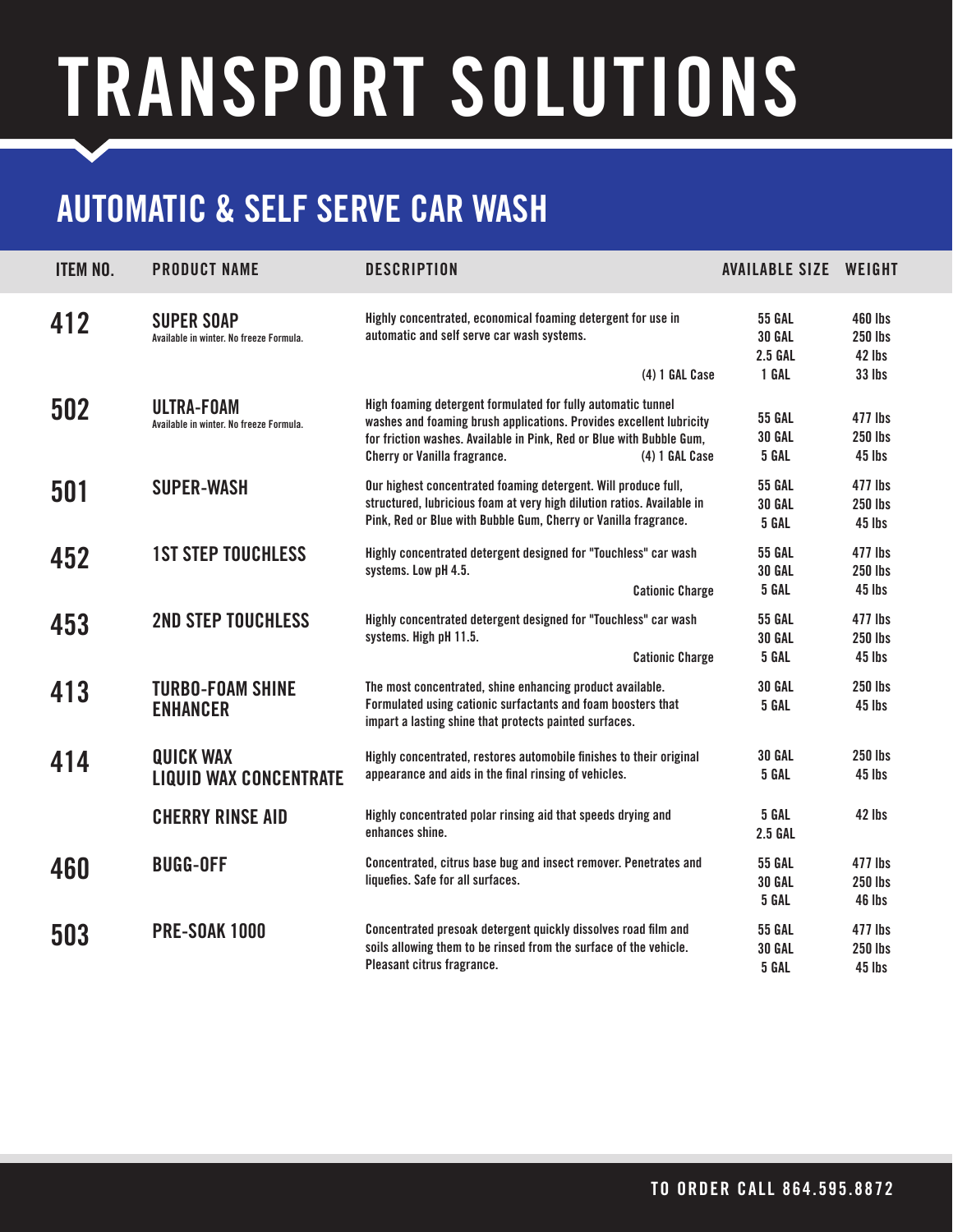### **transport solutions**

#### **automatic & self serve car wash**

| <b>ITEM NO.</b> | <b>PRODUCT NAME</b>                                | <b>DESCRIPTION</b>                                                  | <b>AVAILABLE SIZE WEIGHT</b>            |                                            |
|-----------------|----------------------------------------------------|---------------------------------------------------------------------|-----------------------------------------|--------------------------------------------|
| 100             | <b>GREEN GATOR</b><br><b>The Grease Eliminator</b> | Most powerful water base degreaser. 20% Active.                     | <b>55 GAL</b><br><b>30 GAL</b><br>5 GAL | <b>480 lbs</b><br><b>250 lbs</b><br>46 lbs |
|                 |                                                    | $(4)$ 1 GAL Case                                                    | 1 GAL                                   | 9 lbs                                      |
| 807             | <b>GREEN GATOR</b>                                 | Contains additional surfactants, solvents & delimonene.             | <b>55 GAL</b>                           | <b>460 lbs</b>                             |
|                 | Magnum                                             |                                                                     | <b>30 GAL</b>                           | <b>250 lbs</b>                             |
|                 |                                                    | $(4)$ 1 GAL Case                                                    | 5 GAL                                   | 42 lbs                                     |
|                 |                                                    | 12/23 0Z Case                                                       | 1 GAL                                   | 35 lbs                                     |
| 415             | <b>GREEN GATOR AW</b>                              | Very concentrated, fast acting tire and engine cleaner concentrate. | <b>55 GAL</b>                           | 477 lbs                                    |
|                 | <b>Tire &amp; Engine Cleaner Concentrate</b>       | Brightly colored with pleasant fragrance.                           | <b>30 GAL</b>                           | 131 lbs                                    |
|                 |                                                    | $(4)$ 1 GAL Case                                                    | 5 GAL                                   | 45 lbs                                     |
|                 |                                                    | 12/23 0Z Case                                                       | 1 GAL                                   | 9 lbs                                      |
| 451             | <b>POWDERED PRESOAK</b>                            | Powdered detergent. Dilute with water and apply to wheels and       | 40# Pail                                | 44 lbs                                     |
|                 | Will clean anything!                               | chassis. Pleasant scent.<br>$(4)$ 1 GAL Case                        | <b>100# Drum</b>                        | $112$ lbs                                  |
|                 |                                                    | 12/23 0Z Case                                                       | <b>400# Drum</b>                        | <b>418 lbs</b>                             |
| 417             | <b>BLUE STAR TIRE DRESSING</b>                     | Oil based silicone tire dressing for the "Wet Look".                | <b>55 GAL</b>                           | <b>400 lbs</b>                             |
|                 |                                                    | Ready to use formula.                                               | <b>30 GAL</b>                           | <b>210 lbs</b>                             |
|                 |                                                    | $(4)$ 1 GAL Case                                                    | 5 GAL                                   | <b>38 lbs</b>                              |
|                 |                                                    |                                                                     | 1 GAL                                   | $7.5$ lbs                                  |
| 418             | <b>SEAL-COTE WATER BASED</b>                       | Concentrated, water base silicone rubber and vinyl dressing. Cleans | <b>55 GAL</b>                           | 455 lbs                                    |
|                 | <b>DRESSING</b>                                    | and provides a long lasting protective shine. Can be diluted.       | <b>30 GAL</b>                           | <b>250 lbs</b>                             |
|                 |                                                    |                                                                     | 5 GAL                                   | 45 lbs                                     |
|                 |                                                    | $(4)$ 1 GAL Case                                                    | 1 GAL                                   | 9 lbs                                      |
| 419             | <b>GLASS MAX CONCENTRATE</b>                       | Non ammonia glass cleaner concentrate. Can be diluted or used full  | <b>55 GAL</b>                           | 445 lbs                                    |
|                 |                                                    | strength to clean tough road grime.                                 | <b>30 GAL</b>                           | <b>240 lbs</b>                             |
|                 |                                                    |                                                                     | 5 GAL                                   | 42 lbs                                     |
|                 |                                                    | $(4)$ 1 GAL Case                                                    | 1 GAL                                   | 8.5 lbs                                    |
| 451             | <b>DRY-FOAM EXCEL</b>                              | Formulated for Dri-Foaming carpet cleaning professionals.           | 5 GAL                                   | 45 lbs                                     |
|                 | <b>Super Concentrate</b>                           | Viscous, highly concentrated.<br>$(4)$ 1 GAL Case                   | 1 GAL                                   | 9 lbs                                      |
| 1063            | "D" FOAM                                           | Highly concentrated for control of foam in carpet and auto          | 12/32 oz.                               | $2.5$ lbs                                  |
|                 |                                                    | scrubbing equipment.                                                | 1 GAL                                   | 9 lbs                                      |
|                 |                                                    |                                                                     | 5 GAL                                   | 45 lbs                                     |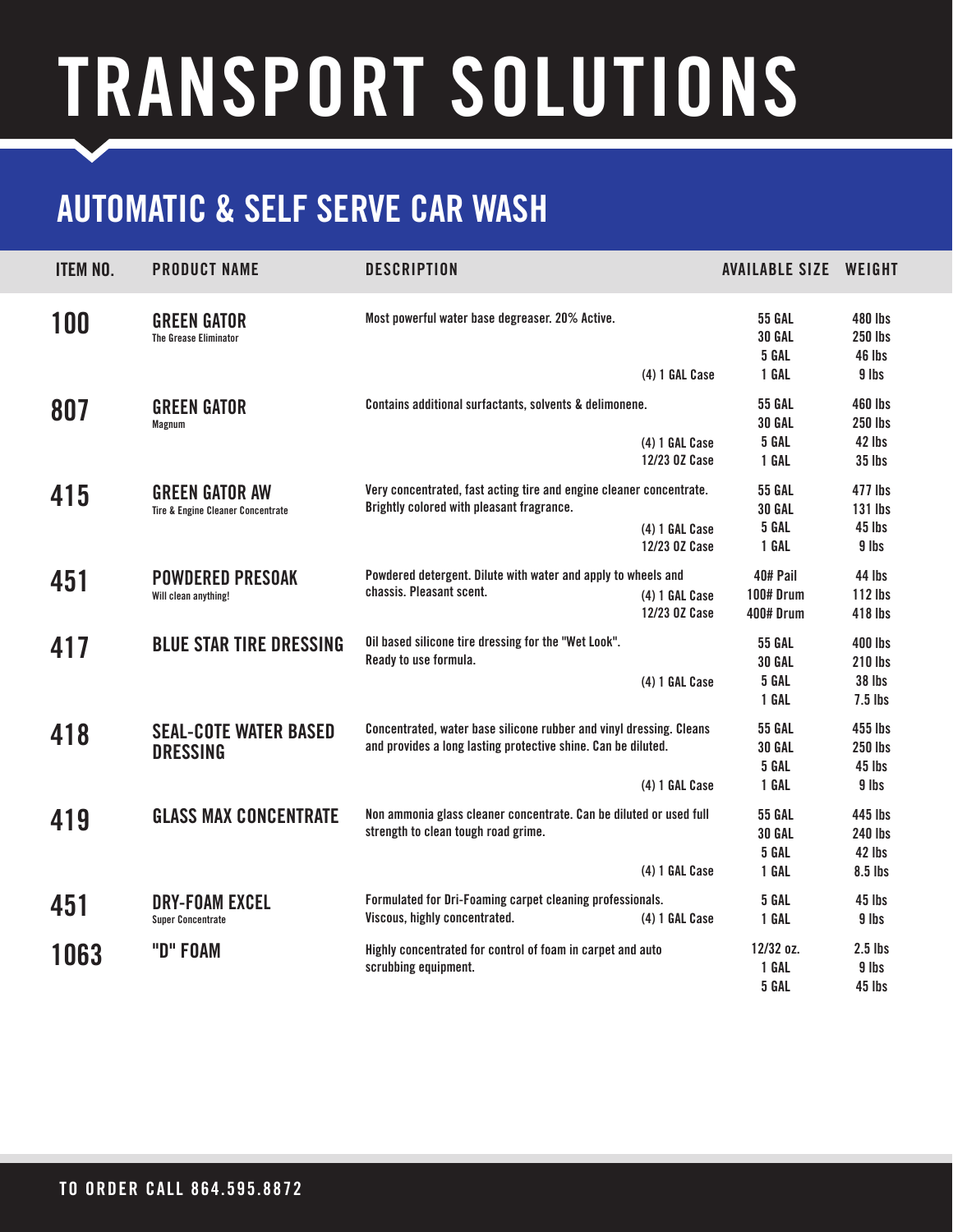### **transport solutions**

#### **Transport Cleaners**

| ITEM NO. | <b>PRODUCT NAME</b>          | DESCRIPTION                                                                                                                                                                                           | <b>AVAILABLE SIZE</b>                            | WEIGHT                                       |
|----------|------------------------------|-------------------------------------------------------------------------------------------------------------------------------------------------------------------------------------------------------|--------------------------------------------------|----------------------------------------------|
| 109      | <b>BUS WASH</b>              | Highly concentrated. Formulated for the removal of diesel soot and<br>road grime without the aid of brushing.                                                                                         | <b>55 GAL</b><br><b>30 GAL</b><br>5 GAL          | 477 lbs<br><b>250 lbs</b><br>45 lbs          |
| 455      | <b>TANK &amp; TRANSPORT</b>  | Acid cleaner for aluminum truck and trailer bodies, concete trucks<br>and equipment, metal coil/fin cleaning. Can also be used to clean<br>metal wheels and as a general purpose aluminum brightener. | <b>55 GAL</b><br><b>30 GAL</b><br>5 GAL<br>1 GAL | 477 lbs<br><b>250 lbs</b><br>45 lbs<br>9 lbs |
| 469      | <b>METAL-BRITE</b>           | Concentrated acid based aluminum brightener.                                                                                                                                                          | <b>55 GAL</b><br><b>30 GAL</b><br>5 GAL<br>1 GAL | 477 lbs<br><b>250 lbs</b><br>45 lbs<br>9 lbs |
| 103      | <b>GREEN GATOR</b><br>Magnum | Contains additional surfactants, solvents & delimonene. Great for<br>removing diesel soot.<br>$(4)$ 1 GAL Case                                                                                        | <b>55 GAL</b><br><b>30 GAL</b><br>5 GAL<br>1 GAL | 460 lbs<br>250 lbs<br>42 lbs<br>$35$ lbs     |

#### **Fragrances**

| <b>BABY POWDER</b> | EMON.         | <b>CUCUMBER MELON</b> | <b>MINT</b>       | <b>30 GAL</b> | <b>250 lbs</b> |
|--------------------|---------------|-----------------------|-------------------|---------------|----------------|
| <b>BIO-CLEAN</b>   | <b>CHERRY</b> | LEATHER               | PINA COLADA       | 5 GAL         | 45 lbs         |
| <b>BUBBLEGUM</b>   | CITRUS        | <b>NEW CAR</b>        | <b>WATERMELON</b> | GAL           | 9 lbs          |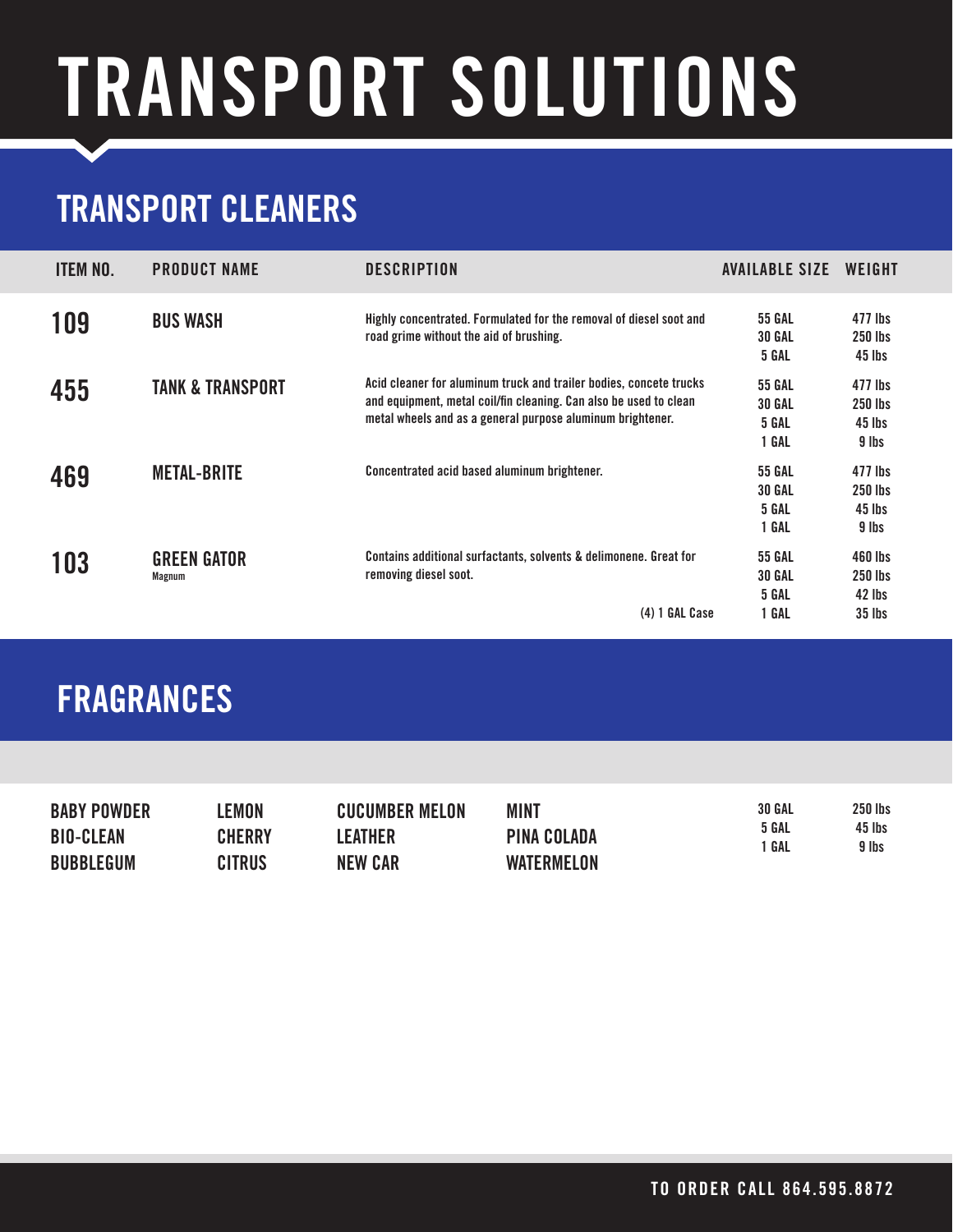### **Carpet care**

| <b>ITEM NO.</b> | <b>PRODUCT NAME</b>                               | <b>DESCRIPTION</b>                                                                                             | <b>AVAILABLE SIZE</b>                            | WEIGHT                                         |
|-----------------|---------------------------------------------------|----------------------------------------------------------------------------------------------------------------|--------------------------------------------------|------------------------------------------------|
| 1607            | OXY-O<br><b>Carpet &amp; Textile Cleaning</b>     | Highly concentrated cream containing citrus delimone, surfactants<br>and enzymes.                              | 5 GAL                                            |                                                |
| 1609            | PER-OXY-O<br><b>Carpet &amp; Textile Cleaning</b> | Blend of three powders including an oxydizer that speeds the<br>cleaning process.                              | 42# PAIL                                         |                                                |
| 1601            | <b>CARPET EXTRACTOR</b><br>Concentrated           | Low foaming. Removes embedded soils. For use in all machines.<br>$(4)$ 1 GAL Case                              | <b>55 GAL</b><br><b>30 GAL</b><br>5 GAL<br>1 GAL | 477 lbs<br><b>250 lbs</b><br>45 lbs<br>$9$ lbs |
| 451             | <b>DRY-FOAM EXCEL</b><br><b>Super Concentrate</b> | Formulated for Dri-Foaming carpet cleaning professionals. Viscous,<br>highly concentrated.<br>$(4)$ 1 GAL Case | 5 GAL<br>GAL                                     | 45 lbs<br>$9$ lbs                              |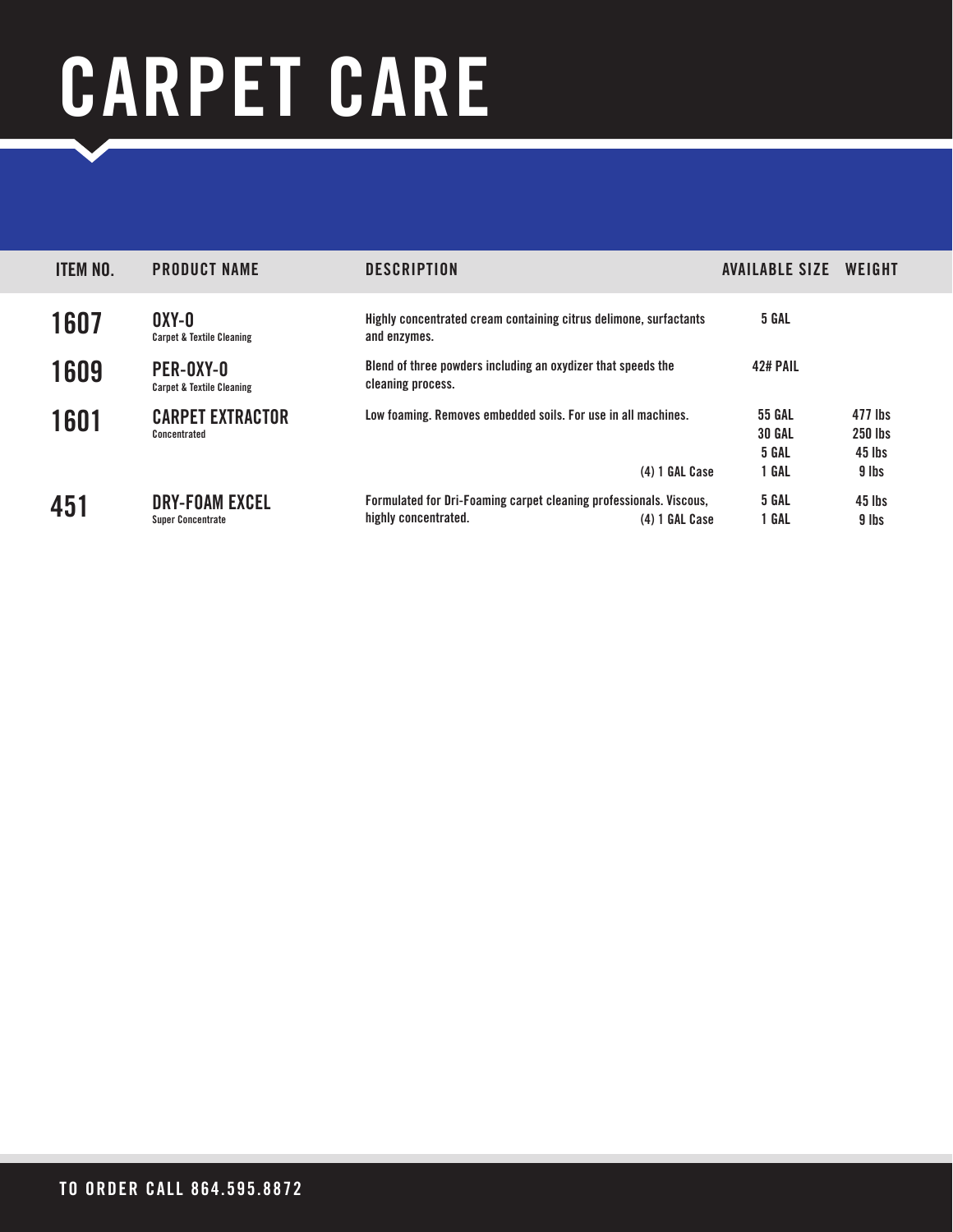## **Janitorial**

| <b>ITEM NO.</b> | <b>PRODUCT NAME</b>                                         | <b>DESCRIPTION</b>                                                                                                     |                                | <b>AVAILABLE SIZE WEIGHT</b>                     |                                                         |
|-----------------|-------------------------------------------------------------|------------------------------------------------------------------------------------------------------------------------|--------------------------------|--------------------------------------------------|---------------------------------------------------------|
| 782             | <b>GLASS MAX CONCENTRATE</b>                                | Non ammonia glass cleaner concentrate. Can be diluted or used full<br>strength to clean tough road grime.              |                                | <b>55 GAL</b><br><b>30 GAL</b><br>5 GAL          | 445 lbs<br><b>240 lbs</b><br>42 lbs                     |
|                 |                                                             |                                                                                                                        | $(4)$ 1 GAL Case               | 1 GAL                                            | 8.5 lbs                                                 |
| 101             | <b>FRESH PINE CONCENTRATE</b>                               | The cleaning power of pine oil plus an all purpose cleaner<br>concentrate.                                             |                                | <b>55 GAL</b><br><b>30 GAL</b><br>5 GAL          | <b>477 lbs</b><br><b>250 lbs</b><br>45 lbs              |
|                 |                                                             |                                                                                                                        | $(4)$ 1 GAL Case               | 1 GAL                                            | 9 lbs                                                   |
| 1503            | <b>NEUTRA-CLEAN</b>                                         | Neutral pH cleaner. Safe for any hard surface including waxed floors.<br>Fresh citrus fragrance.                       |                                | <b>55 GAL</b><br><b>30 GAL</b><br>5 GAL          | 477 lbs<br><b>250 lbs</b><br>45 lbs                     |
|                 |                                                             |                                                                                                                        | $(4)$ 1 GAL Case               | 1 GAL                                            | 9 lbs                                                   |
| 1100            | <b>QUICK CLEAN</b><br><b>Tile, Grout &amp; Bowl Cleaner</b> | Concentrated Phosphoric Acid Detergent contains no Muriatic Acid.<br>Whitens and cleans tile, grout, bowls and CHROME. | $(4)$ 1 GAL Case               | <b>55 GAL</b><br><b>30 GAL</b><br>5 GAL<br>1 GAL | <b>515 lbs</b><br><b>260 lbs</b><br>48 lbs<br>$9.5$ lbs |
|                 |                                                             |                                                                                                                        |                                |                                                  |                                                         |
| 1200            | <b>DIMENSON</b><br><b>Non-Acid Toilet Bowl Cleaner</b>      | Safe, Dilutable, every day bowl cleaner.<br>Viscous, blue and mint fragrance.                                          | 4/1 GAL Case<br>12/32 0Z Chase | 1 GAL<br>12/32 OZ                                | 32 lbs<br>26 lbs                                        |
| 100             | <b>GREEN GATOR</b><br><b>The Grease Eliminator</b>          | Most powerful water base degreaser. 20% Active.                                                                        |                                | <b>55 GAL</b><br><b>30 GAL</b><br>5 GAL          | <b>480 lbs</b><br><b>250 lbs</b><br>46 lbs              |
|                 |                                                             |                                                                                                                        | $(4)$ 1 GAL Case               | 1 GAL                                            | 9 lbs                                                   |
| 505             | <b>DH-LIMONENE</b>                                          | Powerful butyl degreaser with 5% delimonene.                                                                           |                                | <b>55 GAL</b><br><b>30 GAL</b><br>5 GAL          | <b>460 lbs</b><br><b>250 lbs</b><br>42 lbs              |
|                 |                                                             |                                                                                                                        | $(4)$ 1 GAL Case               | 1 GAL                                            | <b>35 lbs</b>                                           |
| 900             | <b>ELIM-N-8 RTU</b>                                         | EPA Registered Broad Spectrum Quat-based disinfectant.                                                                 |                                | 12/32 0Z<br><b>Case with Sprayer</b>             |                                                         |
| 901             | <b>ELIM-N-8 CONCENTRATE</b>                                 | <b>EPA Registered Concentrated broad spectrum</b><br>auat-based disinfectant.                                          | $(4)$ 1 GAL Case               | 1 GAL                                            | <b>35 lbs</b>                                           |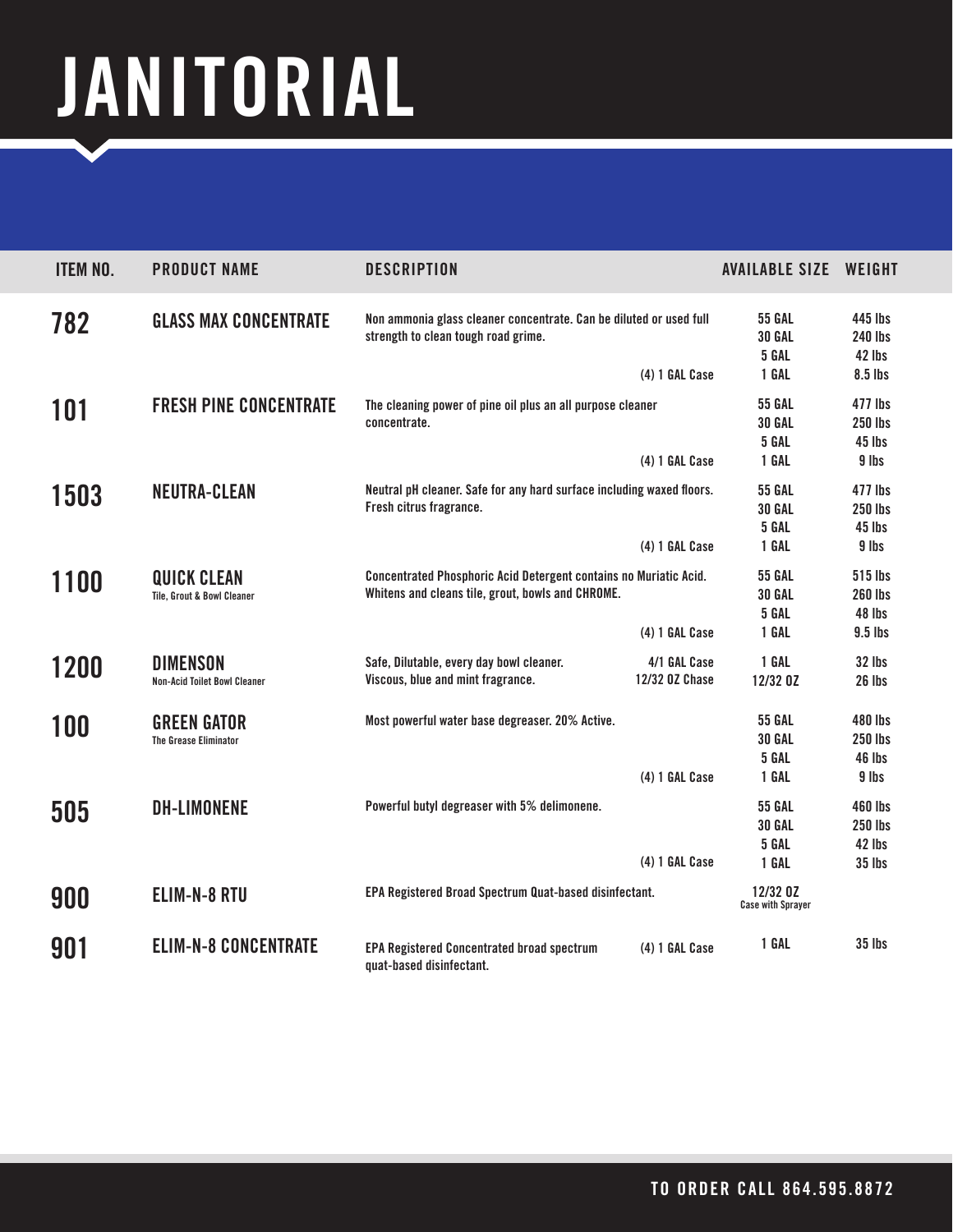### **specialty**

| <b>ITEM NO.</b> | <b>PRODUCT NAME</b>                               | <b>DESCRIPTION</b>                                                                                                                           |                                    | <b>AVAILABLE SIZE WEIGHT</b>                   |                                             |
|-----------------|---------------------------------------------------|----------------------------------------------------------------------------------------------------------------------------------------------|------------------------------------|------------------------------------------------|---------------------------------------------|
| 108             | <b>AVION 100</b><br><b>Exterior Aircraft Wash</b> | Thick, rich foam for the cleaning of private and commercial<br>aircraft exteriors.                                                           | $(4)$ 1 GAL Case                   | <b>55 GAL</b><br><b>30 GAL</b><br>5 GAL        | 477 lbs<br><b>250 lbs</b><br>45 lbs         |
| 2120            | <b>DEIONIZED WATER</b>                            | Ultra Pure. 18 megohm Deionized water. For use in laboratory work<br>and sensitive industrial equipment.                                     | $(4)$ 1 GAL Case                   | 275 GAL Tote<br><b>55 GAL</b><br><b>30 GAL</b> | <b>2200 lbs</b><br><b>250 lbs</b><br>45 lbs |
| 2121            | <b>DISTILLED WATER</b>                            | Engineered from our ultra pure water to meet industrial design<br>functions.                                                                 | $(4)$ 1 GAL Case                   | 275 GAL Tote<br><b>55 GAL</b><br><b>30 GAL</b> | <b>2200 lbs</b><br><b>250 lbs</b><br>45 lbs |
| 1207            | <b>BIO-CEL</b>                                    | Cellulose absorbent and desiccant that is used in spill remediation<br>and industrial filtration systems.                                    |                                    | 150 lb Drum<br>21 Ib Pail                      |                                             |
| 1080            | <b>PDS-1080</b>                                   | Highly concentrated poly-dimethyl siloxane (silicone) defoamer. Safe<br>for waterways and final release areas at water treatment facilities. | $(4)$ 1 GAL Case                   | <b>55 GAL</b><br><b>30 GAL</b><br>5 GAL        | 477 lbs<br><b>250 lbs</b><br>45 lbs         |
| 1220            | <b>DRAIN-BLASTER</b>                              | Free flowing powder containing aluminum aggregate to speed<br>drain cleaning.                                                                |                                    | 45 lb Pail<br>4 lb Tub                         |                                             |
| 411             | <b>FOAMING LEAK DETECTOR</b>                      | Concentrated synthetic foaming agent used to check for gas<br>pressure leaks in HVAC and pneumatic systems.                                  |                                    | <b>55 GAL</b><br><b>30 GAL</b><br>5 GAL        | 477 lbs<br><b>250 lbs</b><br>45 lbs         |
| 2182            | <b>STAINLESS STEEL CLEANER</b>                    | Solvent based with citrus oil and silicone.                                                                                                  | 32 OZ with Sprayer<br>4/1 GAL Case | 1 GAL                                          | <b>35 lbs</b>                               |
| 1259            | <b>ULTRA SONIC CLEANER</b>                        | Special blend of detergents that aids in the removal of soils.                                                                               | 4/1 GAL Case                       | 5 GAL<br>1 GAL                                 | 45 lbs<br><b>35 lbs</b>                     |
| 1260            | <b>ULTRA SONIC CLEANER HD</b>                     | Concentrated Ultra-Sonic for heavier built up soils.                                                                                         | 4/1 GAL Case                       | 5 GAL<br>1 GAL                                 | 45 lbs<br>$35$ lbs                          |
| 837             | <b>VORTEX</b>                                     | Sodium and potassium hydroxide cleaner and degreaser for the<br>cleaning of restaurant vent hoods and exhaust stacks.                        | 4/1 GAL Case                       | <b>30 GAL</b><br>5 GAL<br>1 GAL                | <b>250 lbs</b><br>42 lbs<br><b>35 lbs</b>   |
| 783             | <b>LEX-ALL</b>                                    | Non alcohol, non-butyl cleaner for the cleaning of Lexan and<br>Plexiglass. Won't harm plastic.                                              |                                    | <b>55 GAL</b><br><b>30 GAL</b><br>5 GAL        | 477 lbs<br><b>250 lbs</b><br>45 lbs         |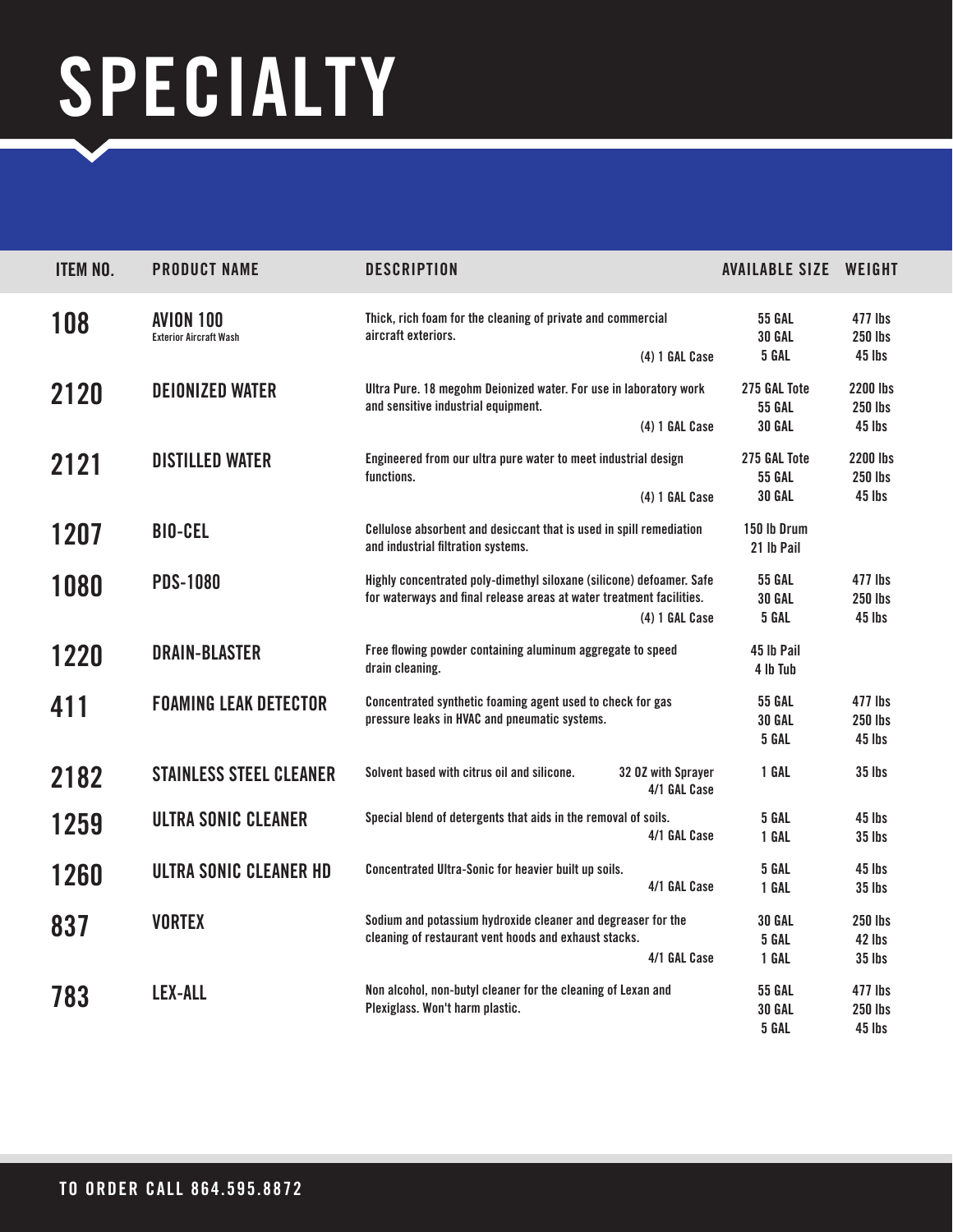### **Deodorizers**

| <b>ITEM NO.</b> | <b>PRODUCT NAME</b> | <b>DESCRIPTION</b>                                                                                    | <b>AVAILABLE SIZE</b>                            | WEIGHT                                          |
|-----------------|---------------------|-------------------------------------------------------------------------------------------------------|--------------------------------------------------|-------------------------------------------------|
| 1012            | <b>SORBO</b>        | Contains "Double Down" technology that traps and changes odor<br>causing sources.<br>$(4)$ 1 GAL Case | 5 GAL<br>1 GAL                                   | 42 lbs<br>$35$ lbs                              |
| 1095            | <b>REFRESH</b>      | Quat based deodorizer with an odor canceling fragrance.<br>$(4)$ 1 GAL Case                           | <b>55 GAL</b><br><b>30 GAL</b><br>5 GAL<br>1 GAL | 477 lbs<br><b>250 lbs</b><br>45 lbs<br>$35$ lbs |
| 688             | <b>TANK TIGER</b>   | Non-formaldehyde portable toilet deodorizer. Dark blue with<br>powerful fragrance.                    | <b>55 GAL</b><br><b>30 GAL</b><br>5 GAL          | 477 lbs<br><b>250 lbs</b><br>45 lbs             |
| 960             | <b>MINTO</b>        | A concentrated blend of surfactants, malodor counteractant and<br>powerful, fresh mint fragrance.     | <b>55 GAL</b><br><b>30 GAL</b><br>5 GAL          | 477 lbs<br><b>250 lbs</b><br>45 lbs             |

#### **Laundry**

| <b>ITEM NO.</b> | <b>PRODUCT NAME</b>     | <b>DESCRIPTION</b>                                                                                                                     | <b>AVAILABLE SIZE</b>     | WEIGHT             |
|-----------------|-------------------------|----------------------------------------------------------------------------------------------------------------------------------------|---------------------------|--------------------|
| 685             | <b>MERIT POWDER</b>     | Powdered laundry detergent with mild fragrance.                                                                                        | 400 lb Drum<br>42 lb Pail |                    |
| 684             | <b>MERIT LIQUID</b>     | Viscous, liquid concentrate with whitening agents.<br>$(4)$ 1 GAL Case                                                                 | 5 GAL<br>1 GAL            | 42 lbs<br>$35$ lbs |
| 1209            | <b>MICRO-FIBER WASH</b> | Formulated to clean micro-fiber towels to eliminate "clinging". Will<br>also remove problem detergent from towels.<br>$(4)$ 1 GAL Case | 5 GAL<br>I GAL            | 42 lbs<br>$35$ lbs |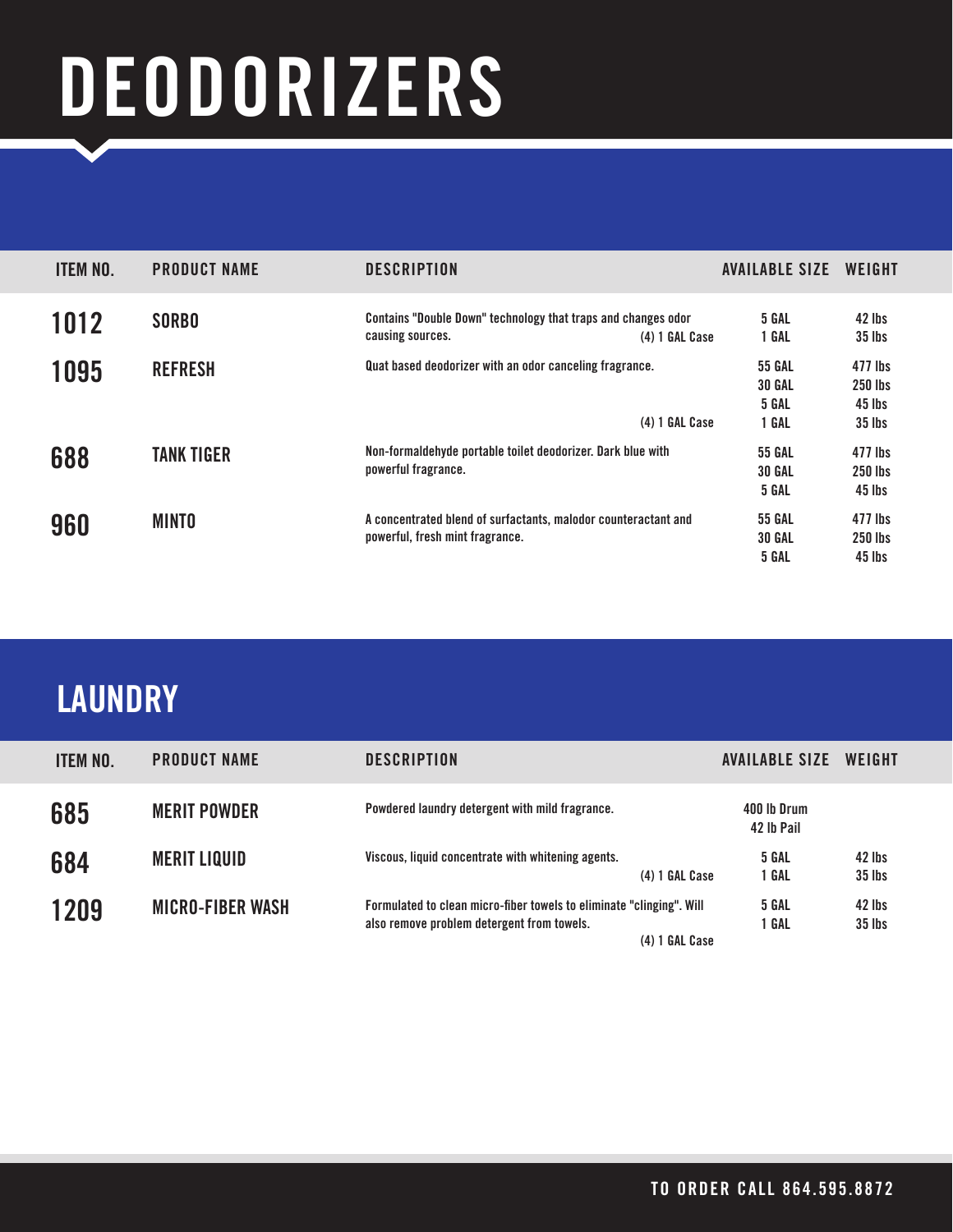



### **AUTOMOTIVE OUTLETS**

| <b>ITEM NO.</b> | <b>PRODUCT NAME</b>                                            | <b>DESCRIPTION</b>                                                           | <b>AVAILABLE SIZE</b>                   | <b>PRICE</b>                     |
|-----------------|----------------------------------------------------------------|------------------------------------------------------------------------------|-----------------------------------------|----------------------------------|
| 100             | <b>GREEN GATOR</b><br><b>The Grease Eliminator</b>             | Most powerful water based degreaser.<br>Designed for use in floor scrubbers. | <b>55 GAL</b><br><b>30 GAL</b><br>5 GAL | $$225^{00}$<br>\$14900<br>\$3900 |
| 419             | -20°F WINDSHIELD<br><b>WASHER FLUID</b><br><b>CONCENTRATE</b>  | Protects to -20°F.                                                           | <b>30 GAL</b><br><b>55 GAL</b>          | \$15900<br>\$20900               |
|                 | <b>SUMMERTIME</b><br><b>WASHER FLUID</b><br><b>CONCENTRATE</b> | Removes road film and bugs.                                                  | <b>55 GAL</b>                           | \$14900                          |
| 101             | <b>BRAKE CLEANER SOLVENT</b>                                   | Heptane based brake assembly cleaner.                                        | <b>55 GAL</b>                           | \$37900                          |
| 502             | <b>ULTRA FOAM</b>                                              | High Foaming Soap for automatic car wash systems.                            | <b>55 GAL</b><br><b>30 GAL</b><br>5 GAL | \$29900<br>\$19900<br>\$4900     |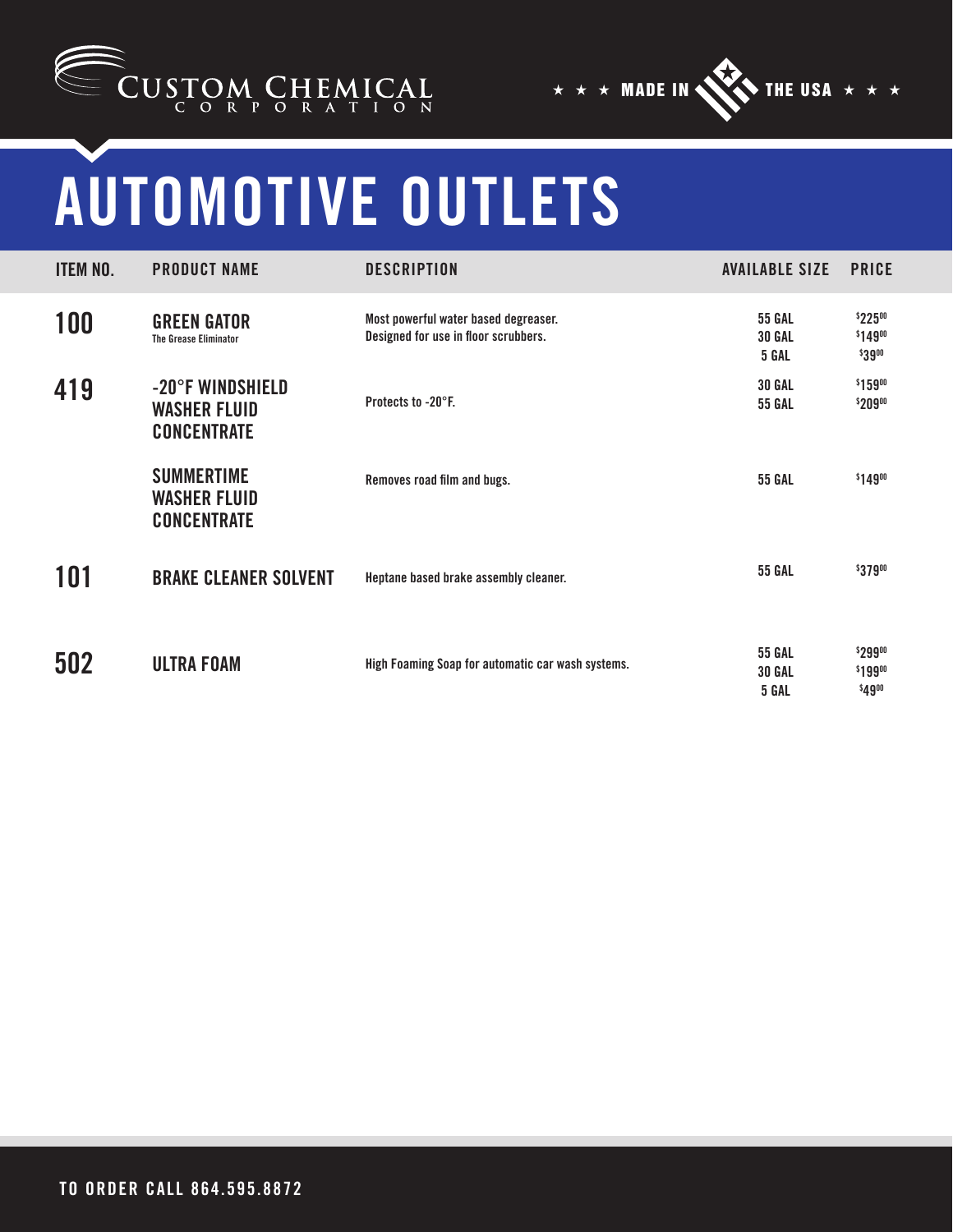**to order call 864.595.8872**